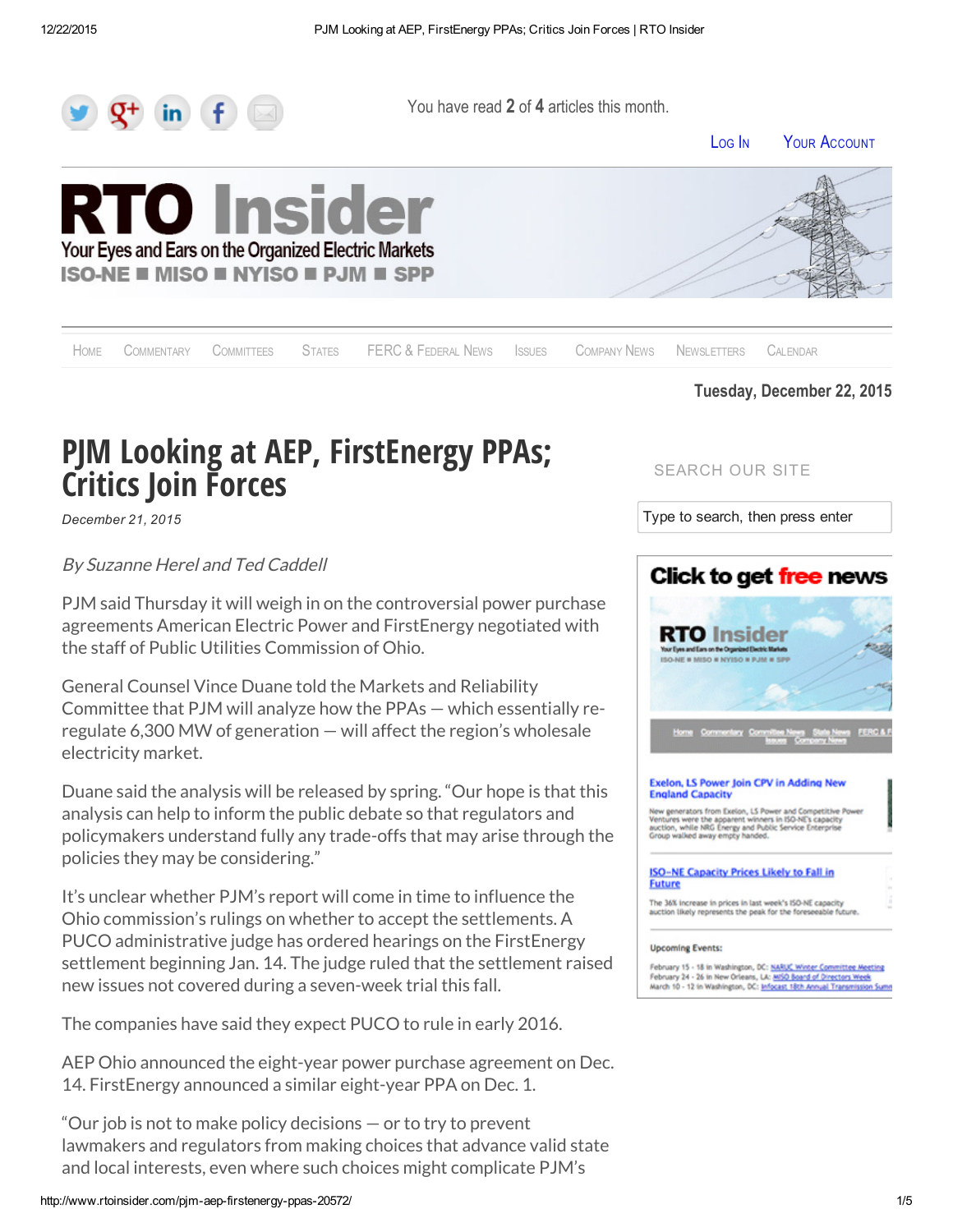#### 12/22/2015 PJM Looking at AEP, FirstEnergy PPAs; Critics Join Forces | RTO Insider

functions," Duane said, reading a *[statement](http://pjm.com/~/media/committees-groups/committees/mrc/20151217/20151217-pjm-statement-to-mrc-on-state-initiatives.ashx)*. "It is our job, however, to express our views on regional reliability and the performance of the wholesale electricity markets in assuring that objective in the least-cost manner. This responsibility includes assessing the potential for state policies to negatively impact this objective and informing policymakers of the trade-offs that can arise from their policy objectives.

"The record in Ohio shows that PJM's markets have, since their inception, succeeded in providing reliable, competitively priced wholesale electricity. Our markets and regional transmission expansion planning process will ensure that wholesale electricity remains reliable and competitively priced in Ohio," Duane said.

Duane's comments appeared to rebut the arguments AEP and FirstEnergy have presented to Ohio regulators — that the PPAs were needed to protect ratepayers from volatile natural gas prices and the reliability risks of plant retirements. Wall Street sees the PPAs as a way to prop up the finances of the companies' aging, uneconomic generators.

## Impact on Customers

AEP's deal provides guaranteed income for the output of the company's 2,671-MW ownership share of nine plants, as well as its 423-MW contractual share of Ohio Valley Electric Corp.'s (OVEC) generating fleet, until May 2024.

AEP said the agreement would raise a typical residential customer's bill by 62 cents per month. but save consumers \$721 million over its 8-year life.

Opponents say AEP's projections assume an unlikely increase in natural gas costs in the later years. The Ohio Consumers' Counsel has predicted that the deal would cost consumers an extra \$2 billion.

Many of the companies and associations that denounced the AEP settlement also criticized a similar agreement with FirstEnergy. Dynegy and Talen Energy have threatened to sue over the deals. (See Merchant Generators Lead Opposition to [FirstEnergy-Ohio](http://www.rtoinsider.com/firstenergy-ohio-settlement-20244/) Settlement.)

Dynegy is among the members of the newly formed opposition coalition The Alliance for Energy Choice, which enlisted Todd Snitchler, PUCO chairman from 2011 to 2013, to represent their cause.

"I see this as a clear retreat from competitive markets, and it's an attempt to re-regulate without changing the law, and I don't think the commission has the power to do that," Snitchler told The Columbus Dispatch.

## Environmental Impacts

AEP won the support of the Sierra Club — which rejected the FirstEnergy settlement — with a promise to double the state's wind generation and nearly quintuple its solar capacity. AEP's agreement also includes a promise to retire or convert some of its coal-fired generators to natural gas. (See AEP Ohio Reaches PPA [Settlement](http://www.rtoinsider.com/aep-ohio-puco-ppa-20455/) with PUCO

#### http://www.rtoinsider.com/pjmaepfirstenergyppas20572/ 2/5

## If you're not getting our nev then you're missing or

Click to download a sa



# Free, No Obligatio **28 Day Trial Subscrip** Click Here and select "



#### UPCOMING EVENTS

#### View Full [Calendar](http://www.rtoinsider.com/skedevents/) Page

| $\langle\langle$ |    | <b>DECEMBER 2015</b>     |                |    | $\rangle$ |    |
|------------------|----|--------------------------|----------------|----|-----------|----|
| S                | M  | T                        | W              | T  | F         | S  |
| 29               | 30 | $\overline{\phantom{a}}$ | $\overline{2}$ | 3  | 4         | 5  |
| 6                | 7  | 8                        | 9              | 10 | 11        | 12 |
| 13               | 14 | 15                       | 16             | 17 | 18        | 19 |
| 20               | 21 | 22                       | 23             | 24 | 25        | 26 |
| 27               | 28 | 29                       | 30             | 31 | 1         | 2  |

#### READ OUR POPULAR

#### **STORIES**



最も

AEP Ohio Reaches PPA [Settlement](http://www.rtoinsider.com/aep-ohio-puco-ppa-20455/) with PUCO Staff, Sierra Club [FirstEnergy,](http://www.rtoinsider.com/firstenergy-puco-settlement-20097/) PUCO Staff Reach

Settlement on PPA for Ohio Merchant

Plants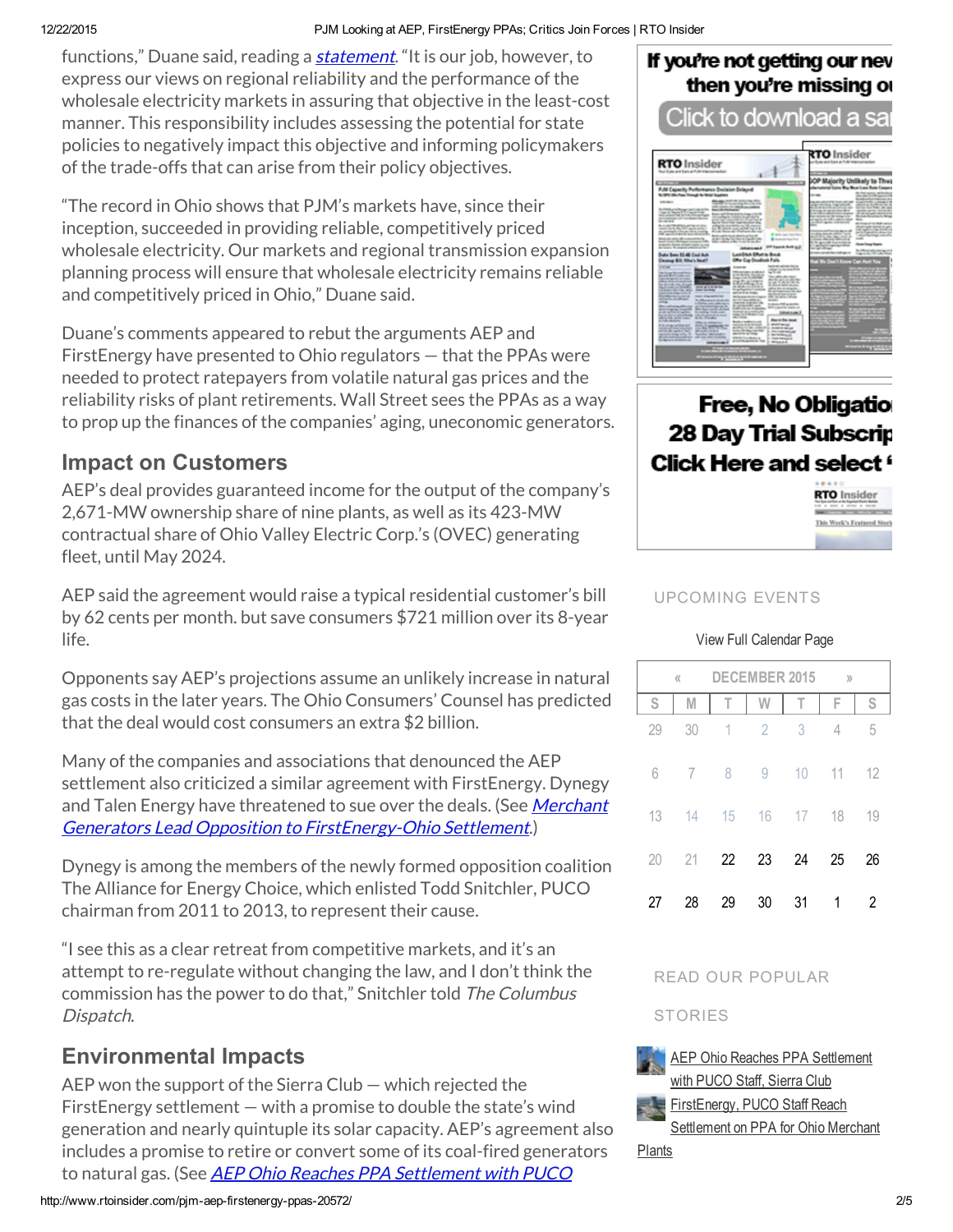### Staff, [Sierra](http://www.rtoinsider.com/aep-ohio-puco-ppa-20455/) Club.)

While the Sierra Club agreed to support the deal, other environmental groups were not swayed by the utility's promises.

"This shortsighted settlement is a raw deal for people and their health. It guarantees higher energy bills for families and small businesses, big profits for AEP, and at least eight more years of asthma-inducing, climate-warming, dirty energy for all," the Ohio Environmental Council said.

Dick Munson, director of Midwest Clean Energy for the Environmental Defense Fund, said in a statement: "AEP and its allies will tout the utility's commitment to close coal plants 15 years from now with this proposed subsidy, even though economics would force its aging, inefficient coal plants to close much sooner. Ohio regulators should foster a fair energy marketplace and reject AEP's bailout."

A spokesman for the Environmental Law and Policy Center said that group also opposes the settlement, but provided no details.

# 'Thumbing of the Nose'

Republican state Sen. Bill Seitz, who chairs the Senate Public Utilities Committee, was also upset by the deal, saying it is contrary to last year's passage of SB 310, which repealed the mandate that utilities purchase half of their renewable energy from sources within Ohio.

"The settlement's requirement for 900 MW of in-state renewables … is a direct thumbing of the nose to a legislative decision, and things will not go well for PUCO if they continue to defy the will of the General Assembly," he said.

The deal, he said, "unfairly saddles all ratepayers (whether served by AEP or not) with the additional cost of the renewable energy, in addition to making the [competitive retail electric service] providers less able to compete because their customers will be paying for what may be poor choices and bad, costly deals made by AEP."

The proposed settlement would require Ohio Power, AEP's regulated distribution company, to buy the output of its parent's plants.

FirstEnergy's proposed deal would have its regulated utilities, Ohio Edison, The Cleveland Electric Illuminating Co. and Toledo Edison purchase 3,244 MW of power from generation owned by its unregulated FirstEnergy Solutions unit: the Davis-Besse Nuclear Power Station in Oak Harbor, the W.H. Sammis Plant in Stratton and a portion of the output of OVEC units in Gallipolis and Madison, Ind.

In both cases, the PPAs are structured to guarantee the profitability of the generating units, which have been losing in the wholesale market to cheaper, newer natural gas plants.

# Plant Sales an Option



#### OUR LATEST TWEETS



RTO Insider: Your Eyes and Ears on the organized electric markets (PJM, MISO, SPP, NYISO & ISO-NE). Retweets ≠ endorsements; #energy news for today & tomorrow

- **Q** Wholesale Electric News at
- **%** [http://rtoinsider.com](http://rtoinsider.com/)
- $\Theta$  Joined 2013

From our own @BillOpalka - NYPSC Declares Public Policy Need; Directs @NewYorkISO to Seek Tx Bids <https://t.co/5BgkvBUwAB>

RT @TheDailyClimate: How a #NorthCarolina village came to believe #solar farms were 'killing the town.': FM @Guardian [https://t.co/YMderGEe…](https://t.co/YMderGEe)

RT @EnergyTomorrow: Record low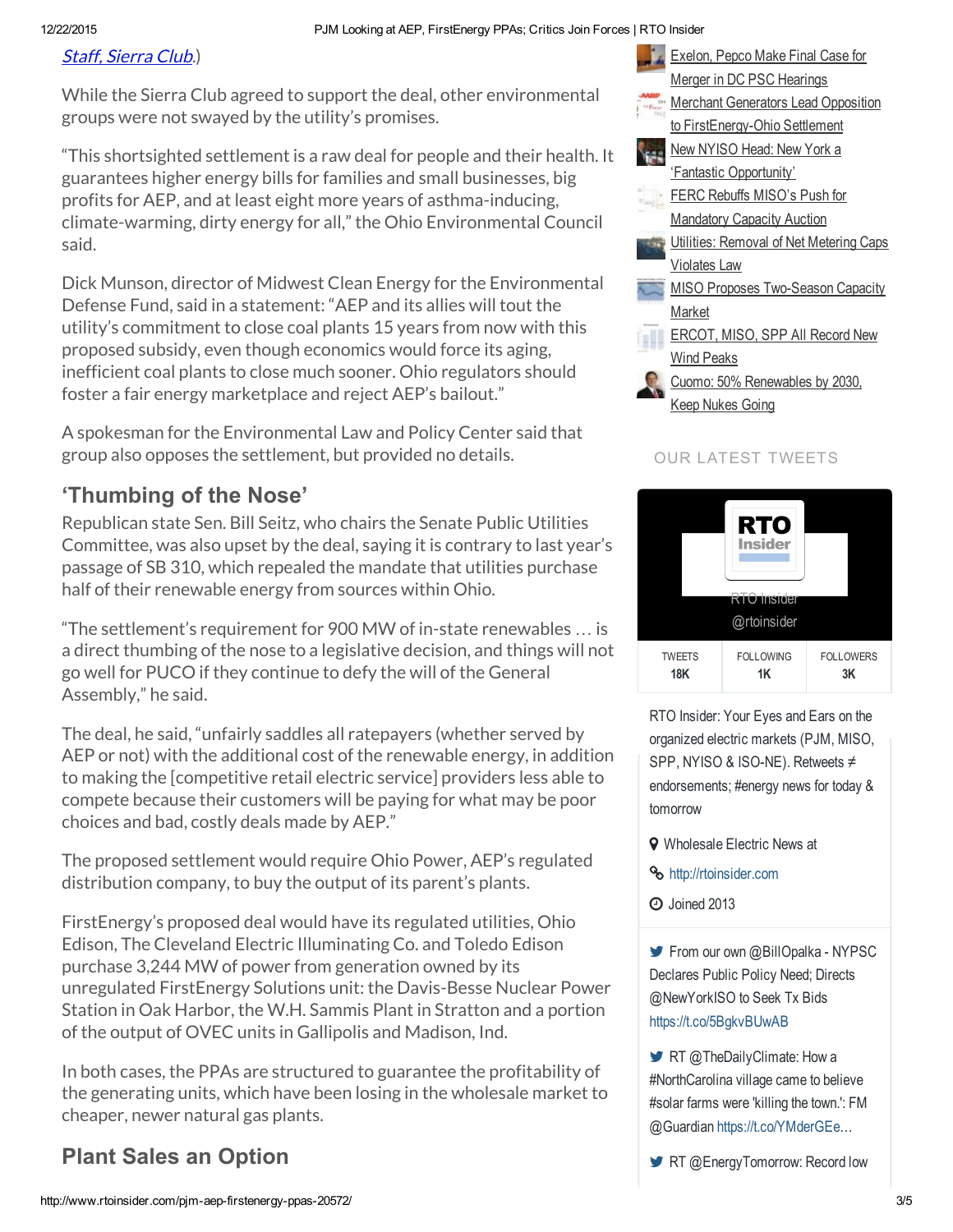#### 12/22/2015 PJM Looking at AEP, FirstEnergy PPAs; Critics Join Forces | RTO Insider

AEP **[acknowledged](http://www.rtoinsider.com/aep-merchant-gen-sale-12300/)** in January that it was seeking a buyer for its merchant units in Ohio and Indiana, including the units covered by the PPA. The settlement does not prevent AEP from selling the plants, but does require any buyer to honor the PPA's terms.

"Nothing in this stipulation limits the right of AEP Ohio or its affiliates to sell any PPA unit, provided that any such sale would be made subject to the commitments made in this stipulation," according to the settlement.

"We have the right to sell those plants, but at this time we have no plans to do so," AEP Ohio spokeswoman Terri Flora said Thursday.

The settlement indicated AEP is seeking to sell its 423-MW share in the OVEC plants, however.

"AEP Ohio will continue reasonable efforts to explore divestiture of the OVEC assets, but the signatory parties agree that ongoing inclusion of the OVEC PPA in the PPA rider is not dependent upon a successful divestiture of the OVEC asset," it says.

natural gas prices will continue to benefit electric cooperatives and public power utilities [https://t.co/Sh…](https://t.co/Sh)

RT @alertnetclimate: Amid smog crisis, #China vows more liveable, lowcarbon #cities <https://t.co/aOXRPhzzky> #pollution #climate https://t.…

RT @EIAgov: 2015 Today in Energy Highlights: Monthly power sector carbon dioxide #emissions reach 27-year low in April <https://t.co/JFoyg8S>…

#### MONTHLY ARCHIVES

Monthly Archives Select Month  $\blacktriangledown$ 

### RELATED STORIES



**Merchant** Generators Lead Opposition to [FirstEnergy-Ohio](http://www.rtoinsider.com/firstenergy-ohio-settlement-20244/) **Settlement** 



with PUCO Staff, Sierra Club



What's Next for Exelon's Nukes,

[FirstEnergy,](http://www.rtoinsider.com/firstenergy-puco-settlement-20097/) PUCO Staff Reach Settlement on PPA for Ohio Merchant

Plants

State [Briefs](http://www.rtoinsider.com/state-briefs-14-21/)





LEAVE A REPLY

Comment